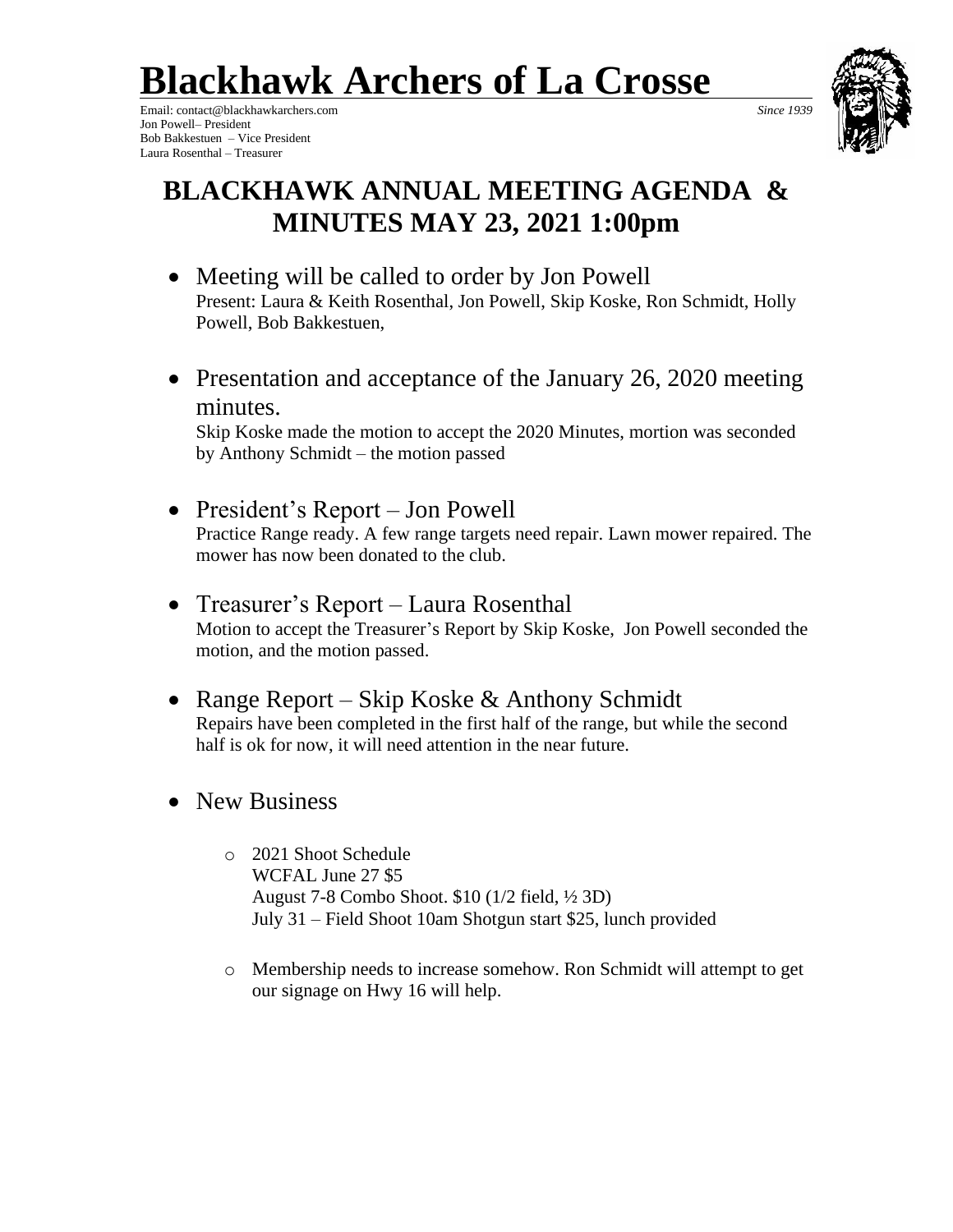# **Blackhawk Archers of La Crosse**

Email: contact@blackhawkarchers.com *Since 1939* Jon Powell– President Bob Bakkestuen – Vice President Laura Rosenthal – Treasurer

• Election of Officers President -  $VP - Bob$  Bakkestuen Sec/Treas – Laura Rosenthal Range Capt – Skip Koske Mktg -

Jon Powell has declined being the president in the next year, however, he will continue his active participation in the club, which we all appreciate greatly. Jon has also agreed to continue to manage the club's Facebook Page. Laura Rosenthal also mentioned that the club needs to start looking for a replacement Secretary/Treasurer. She agreed to the position for another year, but needs the search to begin to find her replacement. No one present agreed to the President position at this time, therefore we took volunteers for the VP, Sec/Treas, and Range Captain positions. Bob Bakkestuen agreed to become the club VP, Laura Rosenthal is continuing as Sec/Treasurer, and Skip Koske is continuing as Range Captain. Jon Powell submitted a motion to accept the three named officers and to commence an online search through our Facebook page for members who would be President. Ron Schmidt seconded this motion, and the motion passed unanimously.

### • Adjourn

Motion to adjourn was made by Ron Schmidt and seconded by Anthony Schmidt – motion passed.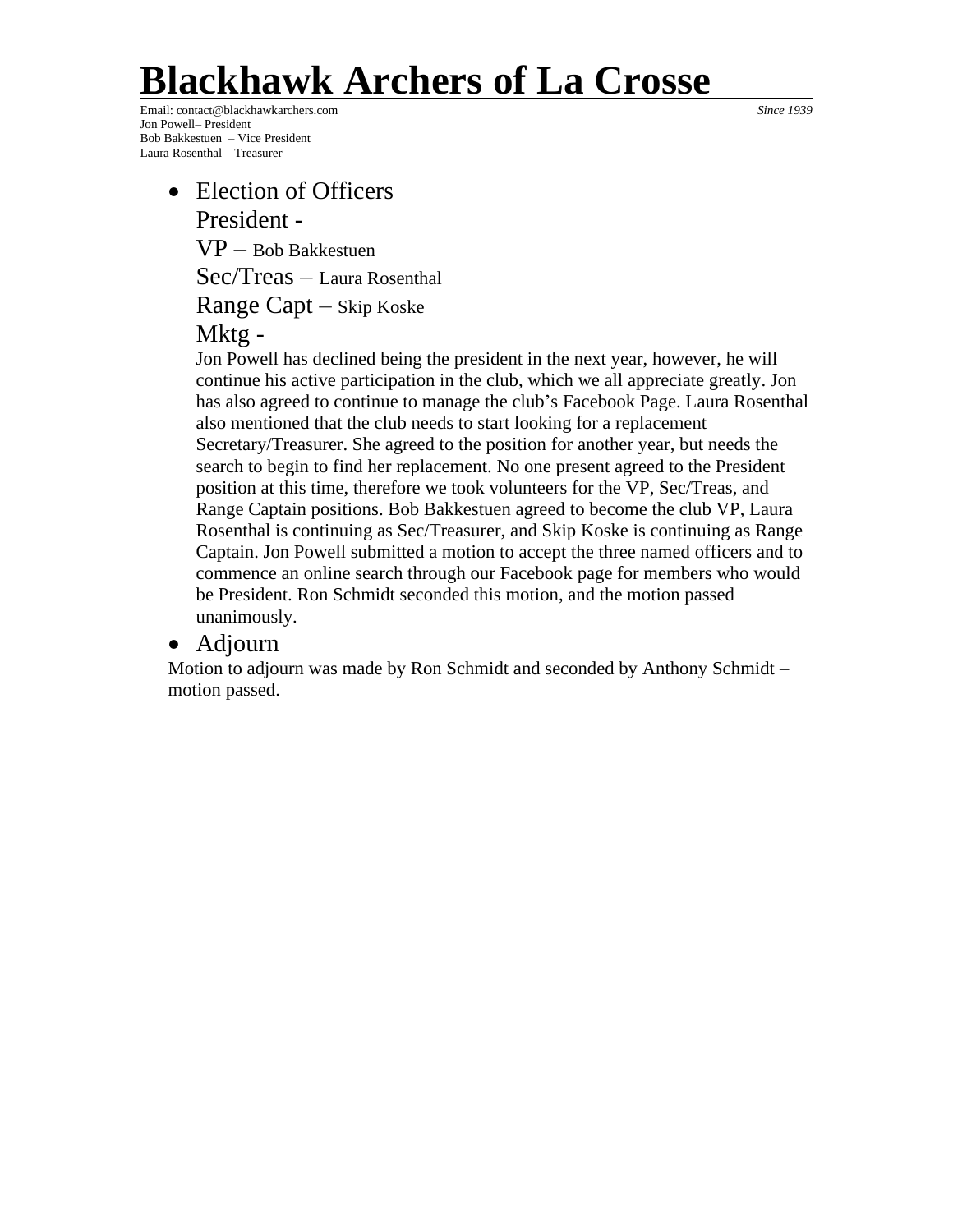# **Blackhawk Archers of La Crosse**

Email: contact@blackhawkarchers.com *Since 1939* Jon Powell– President Bob Bakkestuen – Vice President Laura Rosenthal – Treasurer



## **BLACKHAWK ANNUAL MEETING AGENDA MAY 23, 2021 1:00pm**

- Meeting will be called to order by Jon Powell
- Presentation and acceptance of the January 26, 2020 meeting minutes.
- President's Report Jon Powell
- Treasurer's Report Laura Rosenthal
- Range Report Skip Koske & Anthony Schmidt
- New Business
	- o 2021 Shoot Schedule
	- o Membership
- Election of Officers
- Adjourn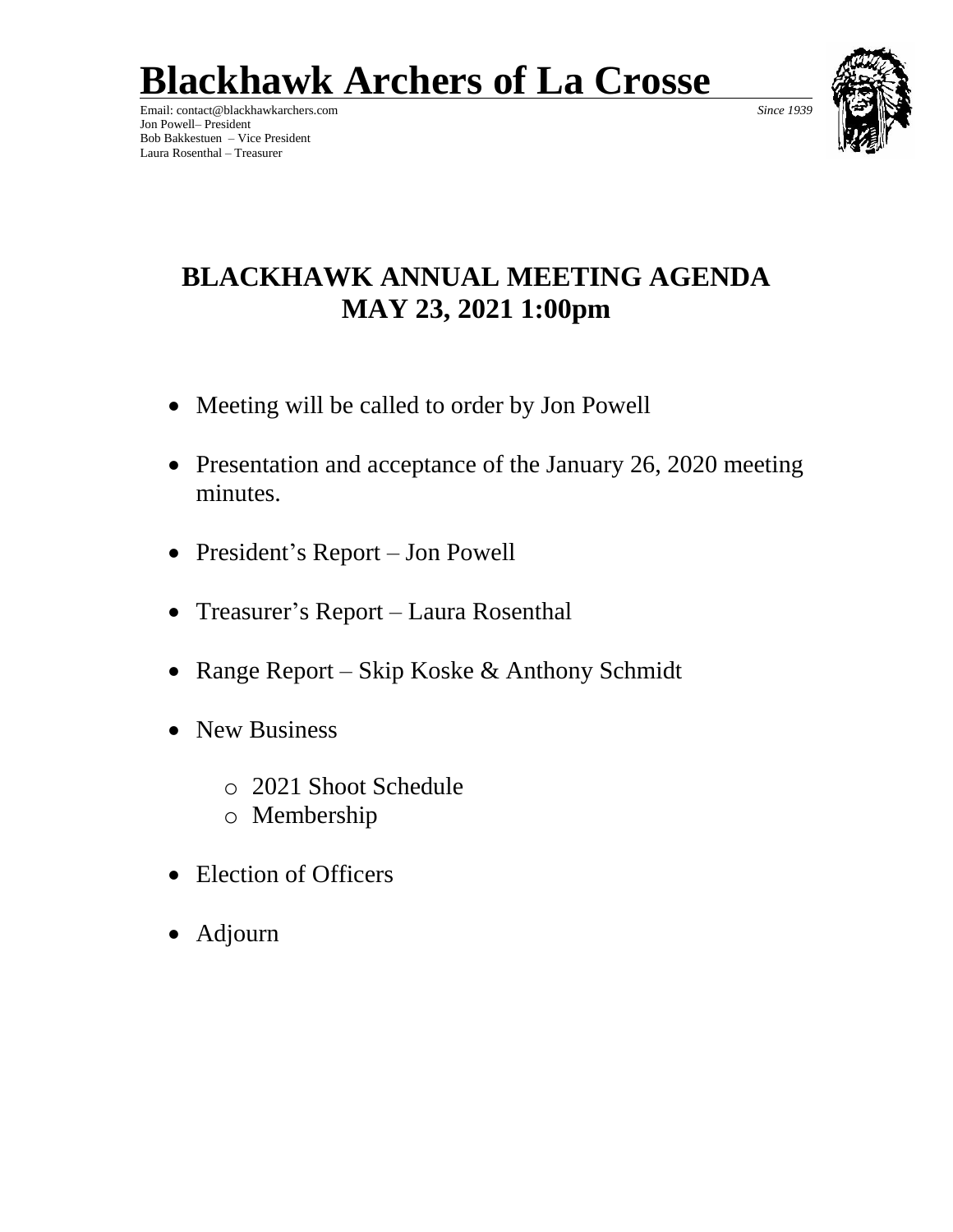## **2020 Financial Condition**

|                       | 1/1/2020       | 12/31/20       |
|-----------------------|----------------|----------------|
| <b>ACCOUNT</b>        | <b>BALANCE</b> | <b>BALANCE</b> |
| <b>ALTRA CHECKING</b> | \$1,031.38     | \$1,685.28     |
| <b>ALTRA SAVINGS</b>  | \$2,644.71     | \$1,696.65     |
| PAYPAL                | \$83.86        | \$96.20        |
| PETTY CASH            | \$550.00       | \$550.00       |
| <b>TOTAL FUNDS</b>    | \$4,309.95     | \$4,028.13     |

## **Real Estate Taxes**

| <b>TAX</b><br><b>YEAR</b> | <b>ACRES</b> | <b>FMV</b> | <b>TAX</b><br>AMT |
|---------------------------|--------------|------------|-------------------|
| 2020                      | 4.31         | \$16,700   | \$255.06          |
| 2020                      | 16.57        | \$93,400   | \$1,533.24        |
| <b>TOTALS</b>             | 20.88        | \$110,100  | \$1,788.30        |

## **Membership**

| <b>YEAR</b>        | 2010           | 2011           | 2012           | 2013 | 2014 | 2015       | 2016      | 2017           | 2018           | 2019   | 2020           |
|--------------------|----------------|----------------|----------------|------|------|------------|-----------|----------------|----------------|--------|----------------|
| <b>FAMILY/LIFE</b> |                |                |                |      |      |            |           |                |                |        |                |
| <b>MEMBERSHIPS</b> | 47             | 38             | 35             | 19   | 32   | 57         | 30        | 50             | 40             | 32     | 30             |
| <b>INDIVIDUAL</b>  |                |                |                |      |      |            |           |                |                |        |                |
| <b>MEMBERSHIPS</b> | 31             | 20             | 23             | 20   | 44   | 41         | 38        | 43             | 30             | 29     | 34             |
| <b>YOUTH</b>       |                |                |                |      |      |            |           |                |                |        |                |
| <b>MEMBERSHIPS</b> | $\overline{2}$ | $\overline{0}$ | $\overline{2}$ |      |      | $\bigcirc$ | 0         | $\overline{0}$ | $\overline{0}$ | 0      | $\overline{0}$ |
| <b>CORPORATE</b>   |                |                |                |      |      |            |           |                |                |        |                |
| <b>MEMBERSHIPS</b> | 3              |                | $\overline{2}$ | ◠    | ↑    | ↑<br>∠     | $\bigcap$ | $\overline{2}$ | ◠              | ↑<br>∠ | $\overline{2}$ |
|                    |                |                |                |      |      |            |           |                |                |        |                |
| <b>TOTAL</b>       |                |                |                |      |      |            |           |                |                |        |                |
| <b>MEMBERSHIPS</b> | 83             | 59             | 62             | 42   | 79   | 102        | 70        | 95             | 72             | 63     | 66             |

Sadler Liability Insurance \$458.13/year

Mt. Morris Mutual Property Coverage \$488/year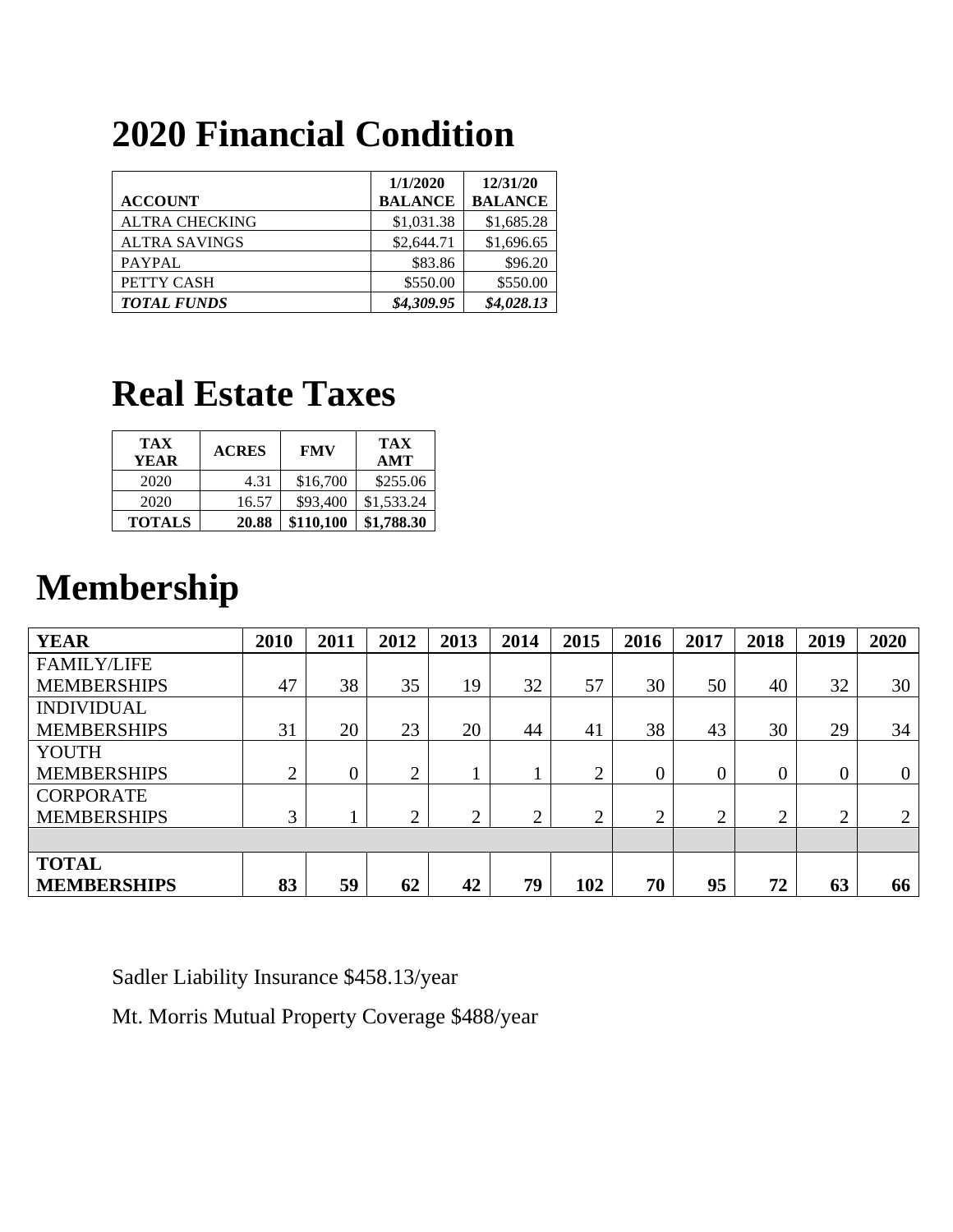### 6:23 PM Blackhawk Archers of La Crosse Wisconsin, Inc. 05/22/21 **Profit & Loss** Accrual Basis January 2020 through December 2021

|                                                    | Jan '20 - Dec 21 |
|----------------------------------------------------|------------------|
| <b>Ordinary Income/Expense</b>                     |                  |
| Income                                             |                  |
| <b>Concession Income</b><br><b>Interest Income</b> | 261.50<br>2.36   |
| <b>Membership Fee Income</b>                       | 2,965.00         |
| Miscellaneous Income                               | 100.00           |
| <b>Shoot Income</b>                                | 935.00           |
| <b>Total Income</b>                                | 4,263.86         |
| <b>Cost of Goods Sold</b>                          |                  |
| <b>Concession Expense</b>                          | 182.71           |
| <b>PP - Paypal Fees</b>                            | 63.41            |
| <b>Total COGS</b>                                  | 246.12           |
| <b>Gross Profit</b>                                | 4,017.74         |
| <b>Expense</b>                                     |                  |
| <b>Operations</b>                                  |                  |
| <b>Website Expense</b>                             | 118.80           |
| <b>Total Operations</b>                            | 118.80           |
| <b>Other Types of Expenses</b>                     |                  |
| Insurance - Liability, D and O                     | 977.52           |
| <b>NFAA/WAA/WCFAL Membership Fees</b>              | 15.00<br>473.00  |
| <b>Property Insurance</b>                          |                  |
| <b>Total Other Types of Expenses</b>               | 1,465.52         |
| <b>Real Estate Taxes</b>                           | 1,788.30         |
| <b>Utilities</b>                                   | 332.95           |
| <b>Total Expense</b>                               | 3,705.57         |
| <b>Net Ordinary Income</b>                         | 312.17           |
| Net Income                                         | 312.17           |
|                                                    |                  |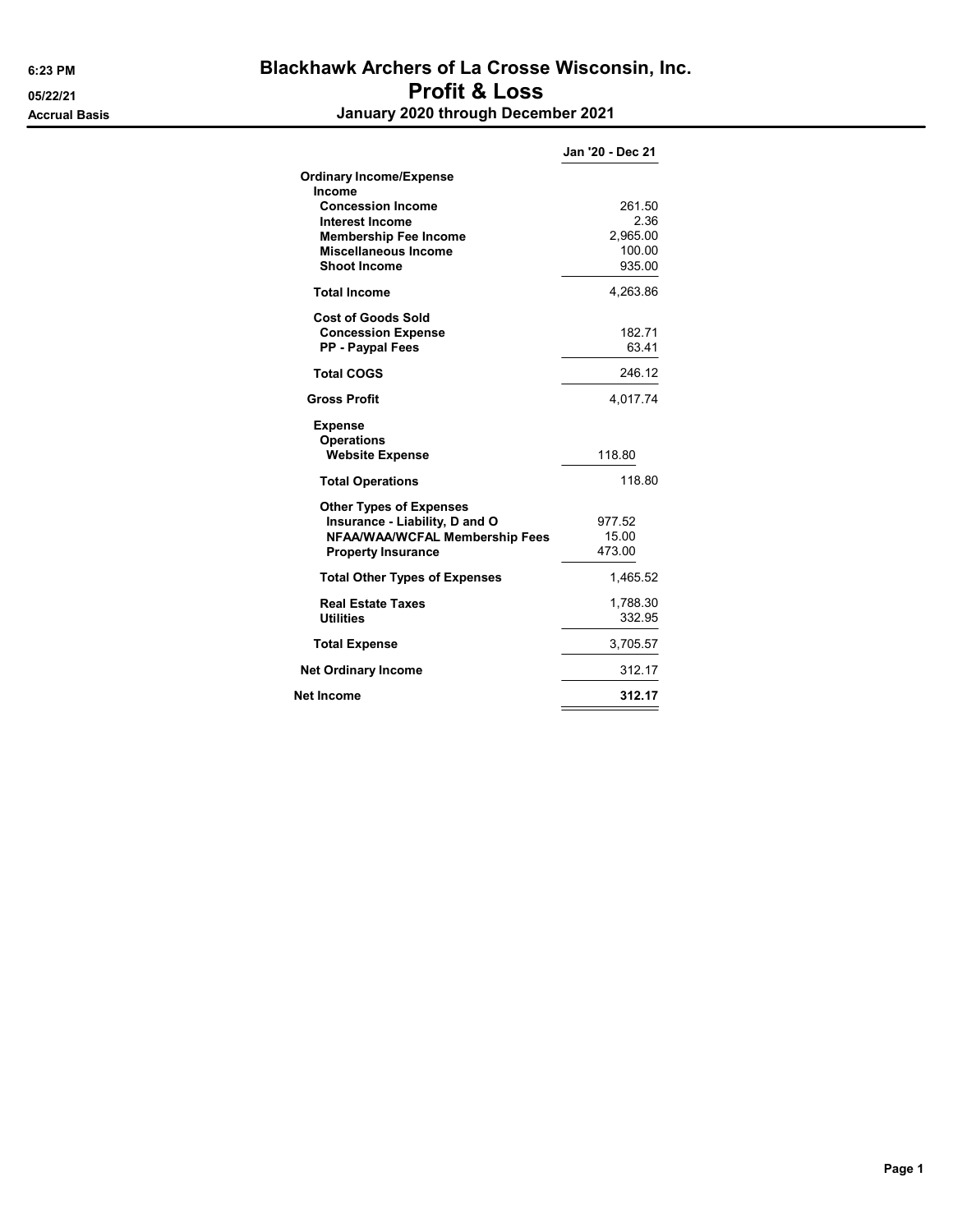### 6:26 PM Blackhawk Archers of La Crosse Wisconsin, Inc. 05/22/21 **Balance Sheet** Accrual Basis **Accrual Basis** As of December 31, 2020

|                                                                                                                  | Dec 31, 20                              |
|------------------------------------------------------------------------------------------------------------------|-----------------------------------------|
| <b>ASSETS</b><br><b>Current Assets</b><br><b>Checking/Savings</b>                                                |                                         |
| 100 - Altra Checking 279689 84<br>101 - Altra Savings 279689 00<br>300 - Paypal<br>500 - Petty Cash              | 1,685.28<br>1,696.65<br>96.20<br>550.00 |
| <b>Total Checking/Savings</b>                                                                                    | 4,028.13                                |
| <b>Total Current Assets</b>                                                                                      | 4,028.13                                |
| <b>Fixed Assets</b><br><b>Buildings - Clubhouse</b><br><b>Furniture and Equipment</b><br><b>Land - Operating</b> | 16,089.52<br>4,300.16<br>89,100.00      |
| <b>Total Fixed Assets</b>                                                                                        | 109,489.68                              |
| <b>Other Assets</b><br><b>Other Assets</b>                                                                       | 540.00                                  |
| <b>Total Other Assets</b>                                                                                        | 540.00                                  |
| <b>TOTAL ASSETS</b>                                                                                              | 114,057.81                              |
| <b>LIABILITIES &amp; EQUITY</b><br><b>Liabilities</b><br><b>Current Liabilities</b><br><b>Accounts Payable</b>   |                                         |
| <b>Accounts Payable</b>                                                                                          | 36.90                                   |
| <b>Total Accounts Payable</b>                                                                                    | 36.90                                   |
| <b>Total Current Liabilities</b>                                                                                 | 36.90                                   |
| <b>Total Liabilities</b>                                                                                         | 36.90                                   |
| Equity<br><b>Opening Balance Equity</b><br><b>Retained Earnings</b><br><b>Net Income</b>                         | 117,182.48<br>$-3,806.07$<br>644.50     |
| <b>Total Equity</b>                                                                                              | 114,020.91                              |
| TOTAL LIABILITIES & EQUITY                                                                                       | 114,057.81                              |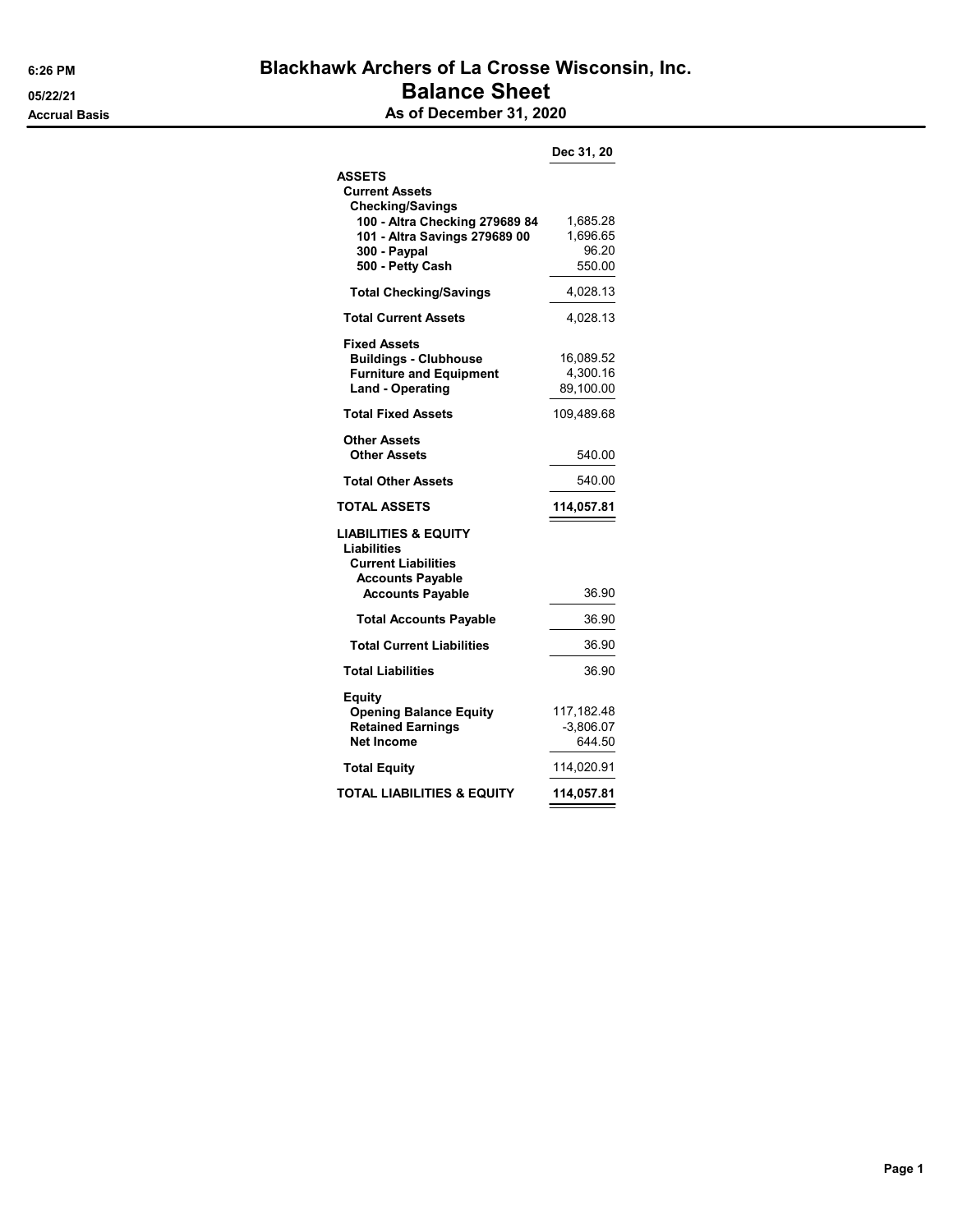#### **STATE OF WISCONSIN**

#### **PROPERTY TAX BILL La Crosse County**

#### **2020 Real Estate**

**Bill Number 60626**

# **Town of Hamilton**<br>Town of Hamilton

#### **Correspondence should refer to Tax Parcel 7-1098-0**

IMPORTANT: See reverse side for important Information.

Be sure this description covers your property. This description is for property tax bill only and may not be a full legal description.

31-17 N-06 Acres 16.570 Document No 790451 N5120 MOOS RD S 20AC FRAC SW1/4 OF NW1/4 E X CSM NO. 136 VOL7

#### BLACKHAWK ARCHERS C/O LAURA M ROSENTHAL 1231 OAK FOREST DR ONALASKA WI 54650

| Assessed Value Land        | Ass'd Value Improvement                                                  | <b>Total Assessed Value</b>   | Assessed Woodland    |        | Ave. Assmt. Ratio                             |         | Net Assessed Value                                    | 0.014410550                                      |
|----------------------------|--------------------------------------------------------------------------|-------------------------------|----------------------|--------|-----------------------------------------------|---------|-------------------------------------------------------|--------------------------------------------------|
| 99.000                     | 12.100                                                                   | 111,100                       | 0                    |        | 106.0195048                                   |         | Rate (Does NOT reflect credit)                        |                                                  |
| Est Fair Mkt Land          | <b>Est Fair Mkt Improvement</b>                                          | <b>Total Est Fair Mkt.</b>    |                      |        | Est Fair Mkt Woodland School Taxes reduced by |         |                                                       | A Star in this box means unpaid prior year taxes |
| 93,400                     | 11,400                                                                   | 104,800                       | 0                    |        | school levy tax credit 168.85                 |         |                                                       |                                                  |
| <b>Taxing Jurisdiction</b> | 2019                                                                     | 2020                          | 2019                 |        | 2020                                          | $%$ Tax | <b>Net Property Tax</b>                               | 1,533.24                                         |
|                            | Est. State Aids                                                          | Est. State Aids               | Net Tax              |        | Net Tax                                       | Change  |                                                       |                                                  |
|                            | <b>Allocated Tax Dist</b>                                                | <b>Allocated Tax Dist</b>     |                      |        |                                               |         |                                                       |                                                  |
| <b>STATE OF WISCONSIN</b>  | 0.00                                                                     | 0.00                          |                      | 0.00   | 0.00                                          | 0.00    |                                                       |                                                  |
| La Crosse County           | 166.862.00                                                               | 157.338.00                    |                      | 396.03 | 376.26                                        | $-5.00$ |                                                       |                                                  |
| Local Municipality         | 155.582.00                                                               | 155.577.00                    |                      | 245.77 | 242.31                                        | $-1.40$ |                                                       |                                                  |
| <b>WEST SALEM SCHOOL</b>   | 3.584.925.00                                                             | 3.719.288.00                  |                      | 856.16 | 835.77                                        | $-2.40$ |                                                       |                                                  |
| <b>WTC</b>                 | 331,433.00                                                               | 290,059.00                    |                      | 155.03 | 146.67                                        | $-5.40$ |                                                       |                                                  |
|                            |                                                                          |                               |                      |        |                                               |         |                                                       |                                                  |
|                            |                                                                          |                               |                      |        |                                               |         |                                                       |                                                  |
|                            |                                                                          | <b>Total</b>                  | 1,652.99             |        | 1,601.01                                      | $-3.10$ |                                                       |                                                  |
|                            |                                                                          | <b>First Dollar Credit</b>    |                      | 67.79  | 67.77                                         | 0.00    |                                                       |                                                  |
|                            |                                                                          | <b>Lottery Credit</b>         |                      | 0.00   | 0.00                                          | 0.00    |                                                       |                                                  |
|                            |                                                                          | <b>Net Property Tax</b>       | 1.585.20             |        | 1.533.24                                      | $-3.30$ |                                                       |                                                  |
|                            | FOR INFORMATIONAL PURPOSES ONLY - Voter-Approved Temporary Tax Increases |                               |                      |        | On or prior to 01/31/21                       |         | <b>Total Due For Full Payment</b>                     |                                                  |
|                            | <b>Total</b>                                                             | <b>Total Additional Taxes</b> | Year                 |        | Make Check Payable to:                        |         | Pay By 01/31/21 1,533.24                              |                                                  |
| <b>Taxing Jurisdiction</b> | <b>Additional Taxes</b>                                                  | <b>Applied to Property</b>    | <b>Increase Ends</b> |        |                                               |         |                                                       |                                                  |
|                            |                                                                          |                               |                      |        | Town of Hamilton Treasurer                    |         | <b>Installment Options</b>                            |                                                  |
| W.S. SCHOOL RF-4012        | \$29,756.31                                                              | \$11.79                       | 2027                 |        | W3197 WALKER RD                               |         | DUE DATE                                              | AMOUNT                                           |
| W.S. SCHOOL RF-4011        | \$359,736.03                                                             | \$142.50                      | 2037                 |        | WEST SALEM WI 54669                           |         | 01/31/21                                              | 766.62                                           |
| W.S. SCHOOL RF-4466        | \$56,655.44                                                              | \$22.44                       | 2022                 |        | After 01/31/21                                |         | 07/31/21                                              | 766.62                                           |
|                            |                                                                          |                               |                      |        | Make Check Payable to:                        |         | <b>WARNING:</b> If not paid by due dates, installment |                                                  |
| THAMILTONRESL3.10          | \$108,673.00                                                             | \$40.09                       | 2021                 |        |                                               |         | option is lost and total tax is delinquent subject to |                                                  |
| W.S.SCHOOLRF4820           | \$477,433.46                                                             | \$189.12                      | 2022                 |        | LaCrosse County Treasurer                     |         | interest and if applicable, penalty.                  |                                                  |
|                            |                                                                          |                               |                      |        | 212 6TH ST N                                  |         | Failure to pay on time. See reverse.                  |                                                  |
|                            |                                                                          |                               |                      |        | LA CROSSE WI 54601                            |         |                                                       |                                                  |
|                            |                                                                          |                               |                      |        |                                               |         |                                                       |                                                  |

To receive receipt, enclose a self-addressed stamped envelope All payments can be seen at www.lacrossecounty.org

REMIT THIS WITH FULL PAYMENT OR 1ST INSTALLMENT

#### **2020 Real Estate Bill Number 60626**

#### **Correspondence should refer to number Tax Parcel 7-1098-0**

Town of Hamilton N5120 MOOS RD S 20AC FRAC SW1/4 OF NW1/4 E

**FULL PAYMENT 1,533.24 BY 01/31/21** 

OR

FIRST INSTALLMENT 766.62 BY 01/31/21

BLACKHAWK ARCHERS C/O LAURA M ROSENTHAL 1231 OAK FOREST DR ONALASKA WI 54650